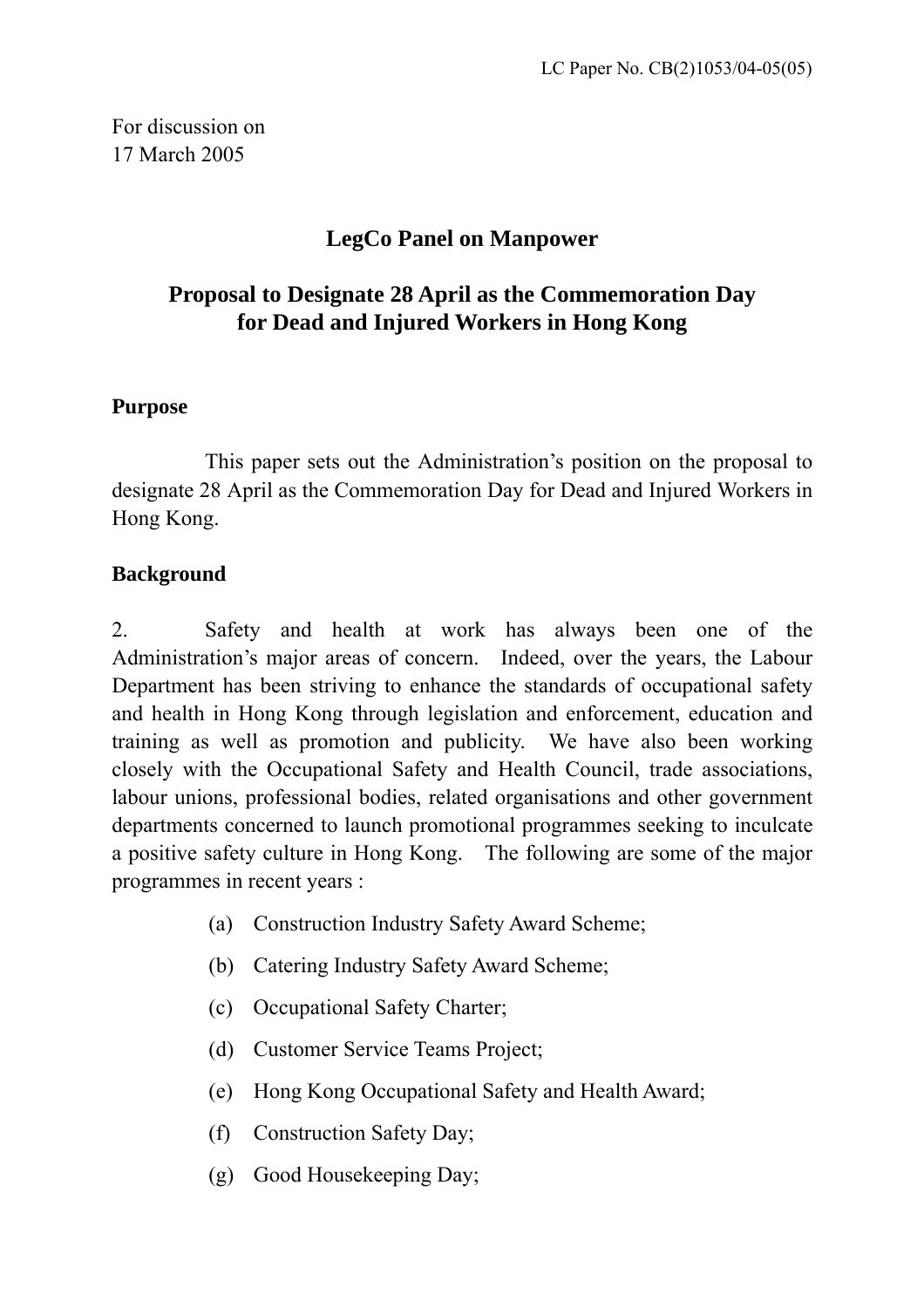- (h) Occupational Health Day; and
- (i) Green Cross Day.

### **The Administration's Proposed Promotional Activities on the World Day for Safety and Health at Work**

3. The International Labour Organisation ("ILO") has designated 28 April as the "World Day for Safety and Health at Work" to focus international attention on promoting and creating a safety and health culture at work. The ILO's thinking behind such a designation is that the Day should stress what could be done proactively to prevent occupational accidents and diseases. The Administration subscribes fully to the ILO's thinking. In support of the ILO's initiative, we plan to organise a series of promotional activities on this year's "World Day for Safety and Health at Work". The activities planned include an occupational safety and health seminar on 28 April and various exhibitions.

4. In addition, we also plan to organise a ceremony to unveil a memorial plaque at the Occupational Safety and Health Gallery at the Hong Kong Science Museum. The proposed inscription on the plaque is as follows:

 $\mathcal{U}$ 

*The International Labour Organisation has designated* 28th April as the World Day for Safety and Health at Work. It reminds us all of the vital importance of work safety. This Plaque was erected to honour our workforce for its immense contribution towards the success of Hong Kong and to pay tribute to those who unfortunately lost their lives or were injured in work-related accidents over the years.

28th April 2005"